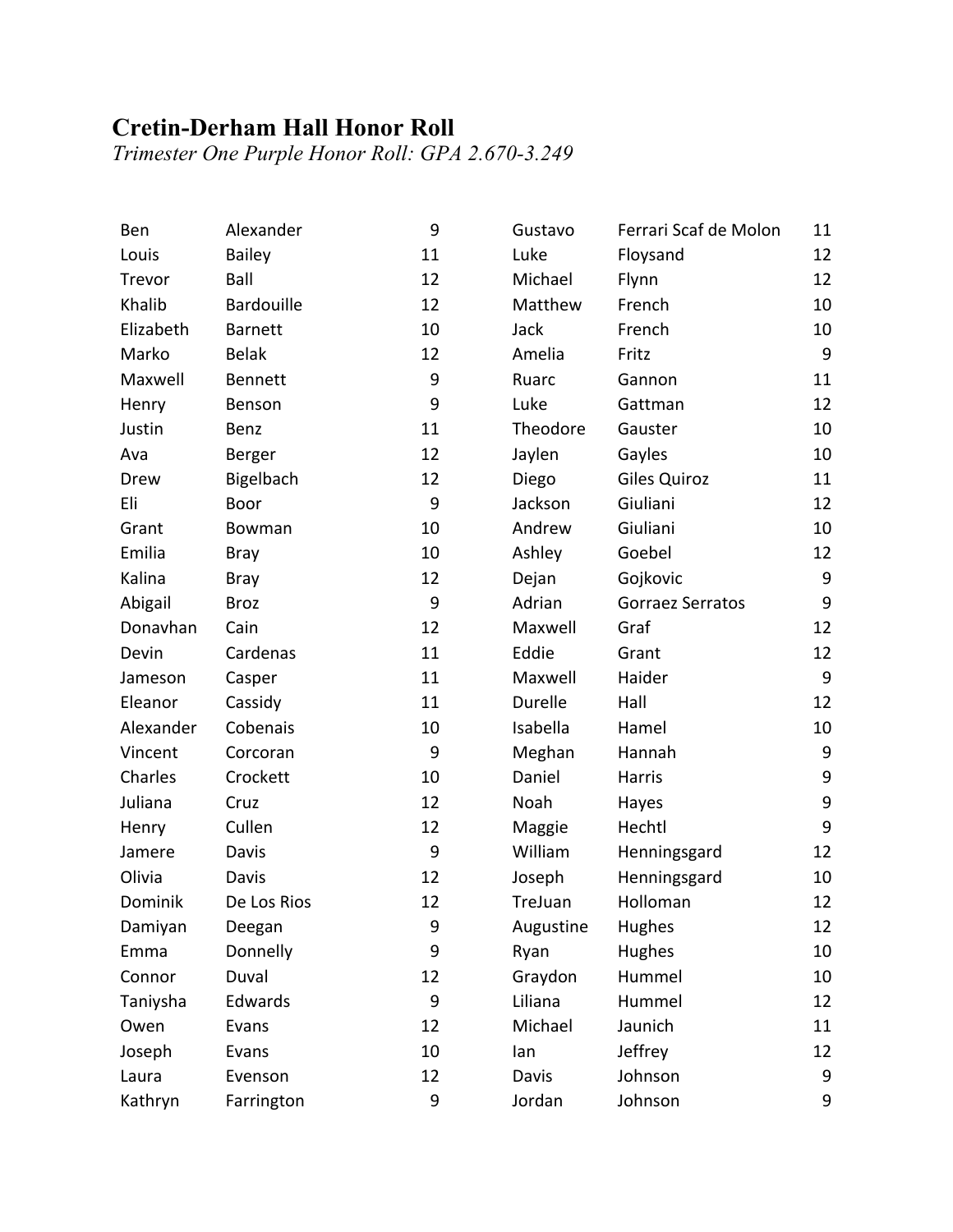| Makenzi        | Johnson       | 9  | Carter    | Neveu             | 10               |
|----------------|---------------|----|-----------|-------------------|------------------|
| Agostino       | Johnson       | 11 | Ann       | Ngo               | $\boldsymbol{9}$ |
| Santino        | Johnson       | 11 | Catherine | Novak             | 10               |
| Liam           | Johnson-Grass | 9  | Oliver    | Oberg             | 11               |
| Ali            | Kairolla      | 10 | Joshua    | Ojo               | 11               |
| Keegan         | Kelly         | 12 | Christian | Ortiz             | 11               |
| Fazil          | Kidane        | 9  | Priscilla | Oturu             | 11               |
| Dawson         | Kloek         | 9  | Charles   | Owens             | 10               |
| John           | Kohorst       | 9  | John      | Page              | 11               |
| Matty          | Kopp          | 12 | Diego     | Palacios          | 12               |
| John           | Kovarik       | 12 | Vladimir  | Perevozkin        | 12               |
| Gino           | Krejce        | 9  | Kashoun   | Pierce            | 12               |
| Henry          | Lancette      | 10 | Charles   | Plum              | 12               |
| Nathan         | Leber         | 10 | Oran      | Power             | 11               |
| Moses          | Lee-Green     | 9  | Odyssey   | Psihos            | 12               |
| Tessa          | Lentsch       | 10 | Lucio     | Rivera            | 10               |
| Sophia         | Lentz         | 11 | Alec      | Rolfzen           | $9\,$            |
| <b>Becker</b>  | Lewis         | 9  | Nicholas  | Ryan              | 12               |
| Nathaniel      | Link          | 12 | Grace     | Safi              | 12               |
| Justice        | Linton        | 11 | David     | Sanchez           | 10               |
| Aeden          | Loftsgaarden  | 12 | Tyson     | Sanders           | 12               |
| Noah           | Machtemes     | 10 | Samuel    | Selander          | 12               |
| Aidan          | Macke         | 10 | Ely       | Sessi             | 10               |
| Andrew         | Maclean       | 11 | Leif      | <b>Skally</b>     | 10               |
| Camille        | Maher         | 9  | Lucy      | Skinner           | 12               |
| Addison        | Maki          | 9  | Rory      | Smith             | 12               |
| Natalia        | Martineau     | 9  | Cooper    | Smith             | 12               |
| Kyria          | Mazzitello    | 11 | Kaden     | Spaniol           | 12               |
| Musie          | Mekonnen      | 9  | Leah      | <b>Spears</b>     | 9                |
| <b>Brandon</b> | Melchior      | 12 | Antonio   | St. Fleur         | 10               |
| Kelly          | Minero        | 9  | Duncan    | <b>Stevens</b>    | 9                |
| Hanna          | Mireault      | 10 | Easton    | Swift             | 10               |
| Savannah       | Mitchell      | 12 | Benjamin  | Tallman           | 12               |
| Sean           | Mix           | 12 | Dylan     | Teachworth        | 12               |
| Sophia         | Moeller       | 11 | Dryden    | Thompson-Woodland | 9                |
| Keyshaun       | Moore         | 12 | Madison   | Tidgwell          | 11               |
| Ksenia         | Mudrik        | 11 | Reid      | <b>Turbak</b>     | 11               |
| John           | Murphy        | 10 | Daniel    | Umland            | 12               |
| Scarlette      | Nagel         | 9  | Camron    | Vang              | 11               |
| Annabelle      | Neurer        | 12 | Adamari   | Vargas-Jimenez    | 11               |